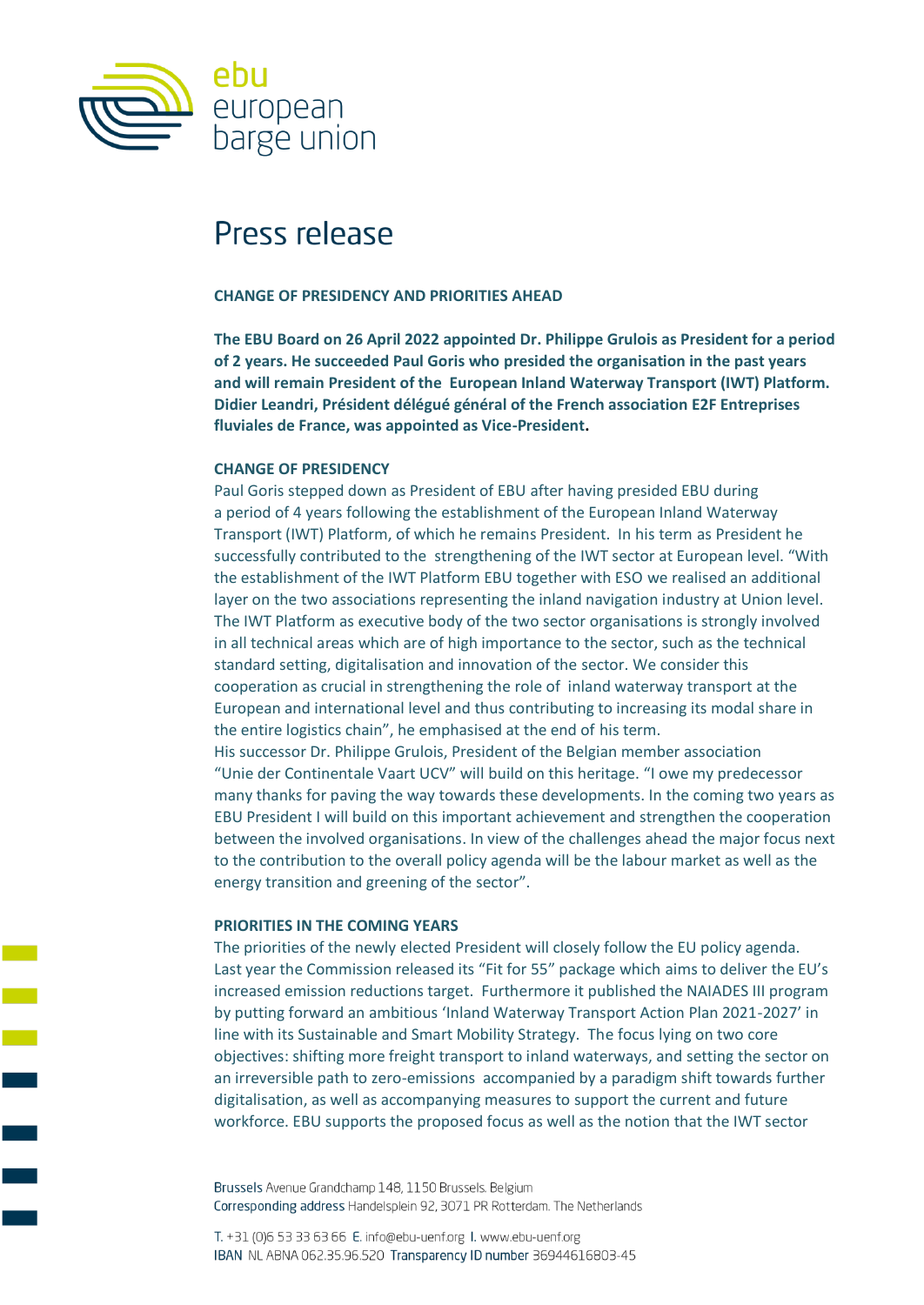

# Press release

needs to be reinforced, to meet the Green Deal objectives in terms of modal shift and lower pollutants and Greenhouse Gas emissions. "Keeping already a very positive environmental record today the intended increase of the modal share of IWT will substantially contribute to an overall decrease of GHG emissions of transport. The IWT sector is prepared to take the necessary steps towards zero emission and to take over much higher volumes of freight and passengers on the waterways if the right framework conditions are met" the newly elected President emphasises. In this respect EBU observes a lack of alignment of the "fit for 55" package with the objectives of the EU Green Deal (EGD) and the Sustainable and Smart Mobility Strategy (SSMS). "The EU Green Deal, SSMS and NAIADES III are focusing on a modal shift towards IWT and rail. The fit for 55 package however is not linked to this objective and even through certain measures in particular those laid down in the proposed revision of the Energy Taxation Directive might clearly undermine this objective" he adds.

**TEN-T supports the increase of modal share of IWT and the greening of the sector**  EBU welcomes the Commission proposal setting out the new guidelines for the Trans-European Transport Network (TEN-T), in particular the acknowledgement of the important role of Inland Waterway Transport in line with the EU Green Deal. It however signals a number of shortcomings that need to be addressed in the upcoming negotiations to realise the modal shift ambition of the Union, for which the Board of Directors adopted the IWT position paper (attached).

Infrastructure is the backbone of the services and reliability of our sector. IWT thus needs a reliable, safe, cost effective and climate resilient infrastructure network. With over 40,000 km of navigable waterways and 250 inland ports, inland waterway transport currently carries some 550 million tonnes of goods per year and is of increasing importance in the field of cruising and passenger transport. Societies and major industries in Europe are depending on a seamless supply of their goods via waterways, while tourism on waterways is a major pillar of European tourism. Contrary to the congested roads, European waterways dispose of free capacity, offering a significant modal shift potential in line with the EU Green Deal. Besides, the revision is focusing on the introduction of an alternative fuel network along the European waterways. In its energy transition IWT is strongly depending on the availability of sufficient alternative fuels and energy supply in both sea- and inland ports and along the entire network of navigable waterways.

In line with the above EBU also welcomes the Commission's initiative to amend the **Combined Transport Directive** which currently is the only legal instrument at Union level to incentivise the shift from road freight to lower emission transport modes such as inland waterway transport. It calls upon policy makers to create a level playing field

Brussels Avenue Grandchamp 148, 1150 Brussels. Belgium Corresponding address Handelsplein 92, 3071 PR Rotterdam. The Netherlands

T. +31 (0)6 53 33 63 66 E. info@ebu-uenf.org I. www.ebu-uenf.org IBAN NL ABNA 062.35.96.520 Transparency ID number 36944616803-45